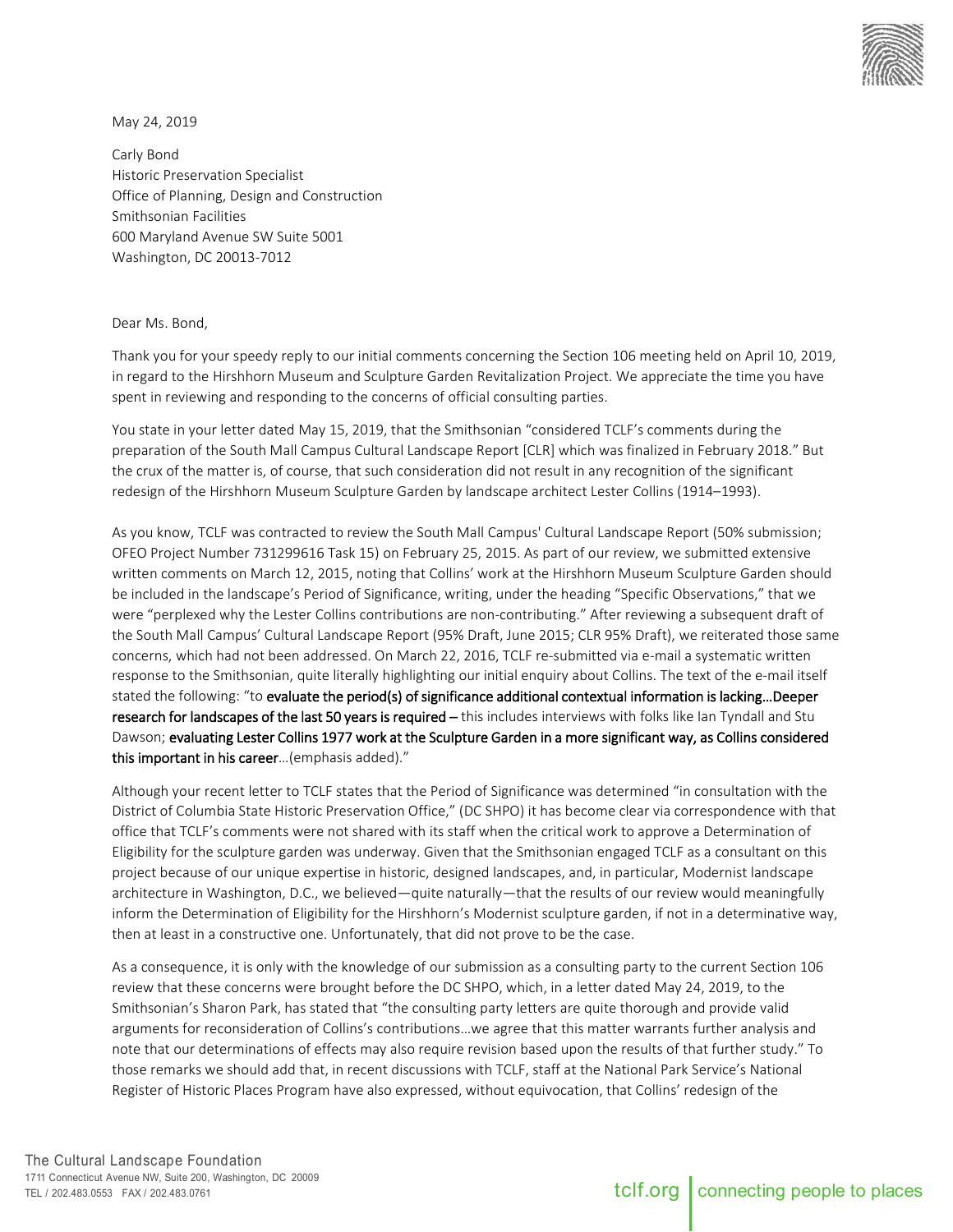

Hirshhorn Sculpture Garden is undeniably historic, that his significant contributions to the project were that of a master practitioner, and that the Period of Significance should be expanded to recognize his work.

To reiterate points from our submitted remarks, we concur with your assessment that Collins retained Gordon Bunshaft's sunken plan, concrete perimeter walls, and reflecting pool, making the Hirshhorn Museum Sculpture Garden a palimpsest of two Modernist masters. Yet other important, character-defining features of the garden are Collins' alone, as is outlined in the draft National Register nomination. For example, Collins significantly modified the garden's entrance from the Mall by introducing ramps that afforded every visitor, including those with physical challenges, a dignified arrival and a comparable spatial experience. He also created a tree canopy and "wall of plantings" on the Mall side, thus providing a very different sense of enclosure from that of the previous design. What is more, the garden's current design in terms of the display of sculpture is wholly attributable to Collins, as is clear when comparing the Collins and Bunshaft plans.

Thus while some of the garden's significant, character-defining features are attributable to Bunshaft, the preponderance of the designed landscape that visitors have enjoyed—and critics have praised—for almost 40 years is attributable to Lester Collins, a fact that is entirely at odds with the current Period of Significance established for the garden. Moreover, Collins' status as a master of his craft has been recently affirmed by the District of Columbia's Historic Preservation Review Board (HPRB) and the National Register of Historic Places. In its 2017 historic designation of the Smithsonian Quadrangle (case no. 17-04), the HPRB determined that the nominated property "meets D.C. Designation Criteria F for Creative Masters," among them "Landscape Architect Lester Collins." And on May 18, 2017, the Lyndon Baines Johnson Department of Education Building (Federal Office Building No. 6) in Washington, D.C., was added to the National Register, having satisfied Criterion C as a property that "embodies the distinctive characteristics of a type, period, or method of construction, or that represent[s] the work of a master…"—in this case "Master Landscape Architect: Lester Collins" (nomination form prepared by EHT Traceries, Inc.). Apropos of Collins' work being listed in the National Register, it is our understanding that the nomination of the Hirshhorn Museum and Sculpture Garden to the Register has been deferred in accord with a request by the Smithsonian on October 18, 2018. That now being the case, there is ample opportunity to amend the nomination to reflect Collins' contribution, as the foregoing discussion clearly suggests should be done.

As these and other facts accrue, we hope you will agree that it is most prudent to address the Period of Significance for the sculpture garden immediately. Indeed, comments from members of the U.S. Commission of Fine Arts during their May 16 meeting only reinforce that this issue should be resolved while the review process is still in its early stages. Doing so would help ensure that much time and effort are not lost in revisiting and revising plans throughout the already lengthy review process. We therefore ask that you remove the project from the agenda of the upcoming meeting of the National Capital Planning Commission on June 6, 2019, which would allow a good-faith attempt to reconcile the proposed plans with the new information that has recently come to light.

Finally, we appreciate the Smithsonian Institution's invitation to further this dialogue and are certainly happy to do so. As nearly every party in the review process now seems to agree, the work of landscape architect Lester Collins is of significant cultural and historical value, and removing it entirely from the National Mall would be an uncharacteristically shortsighted act by such an enduring institution as the Smithsonian.

Sincerely,

Charles A. Birnbaum, FASLA, FAAR Founder, President, and CEO, The Cultural Landscape Foundation

cc: Melissa Chiu, Director, HMSG